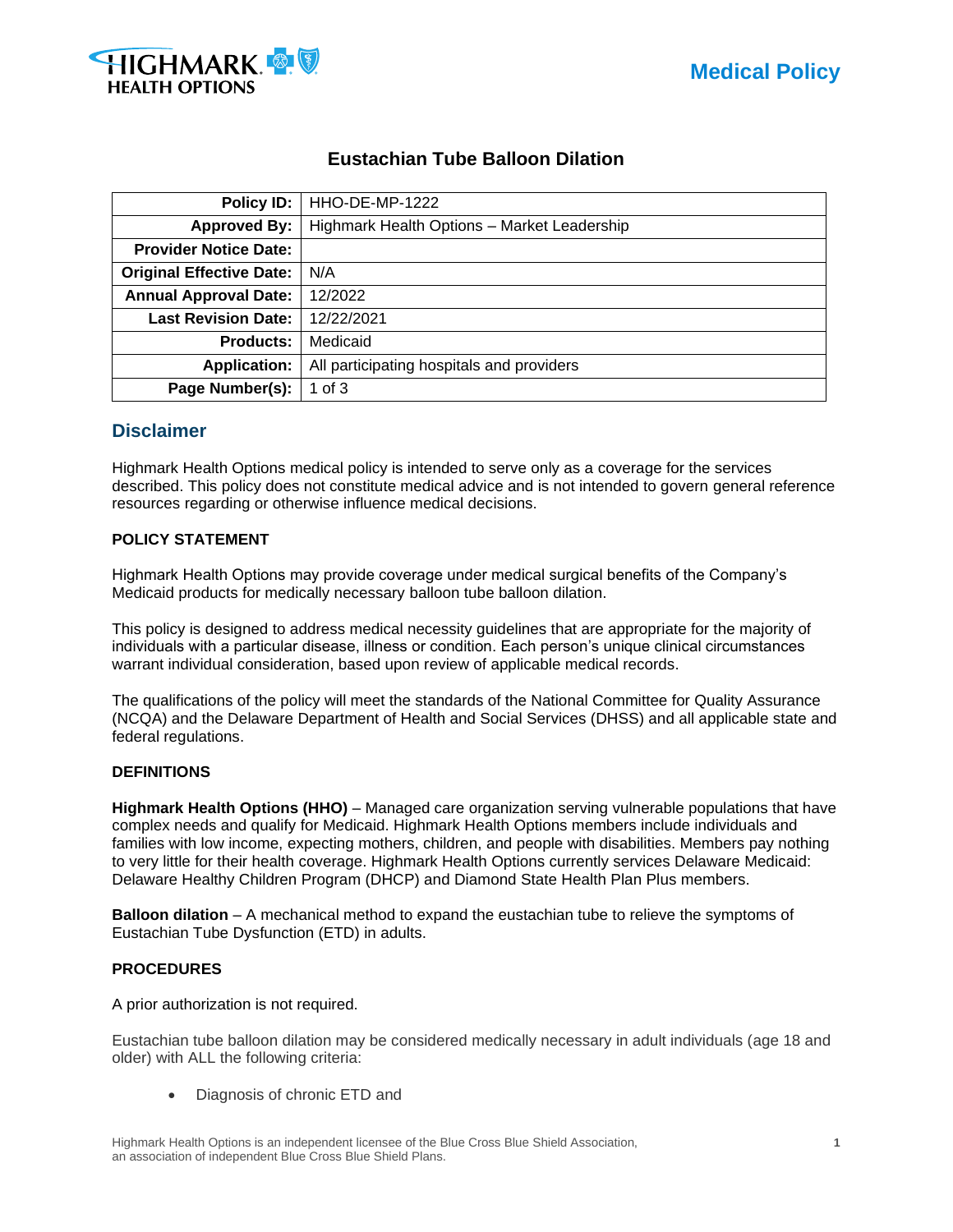



- Absence of a comorbid condition that would be contraindicated for balloon dilation including but not limited to:
	- o Carotid abnormalities in the skull base; or
	- o Patulous eustachian tube

Eustachian tube balloon dilation is considered experimental/investigational for all other indications and therefore noncovered because the safety and/or effectiveness have not been established.

#### **Post-payment Audit Statement**

The medical record must include documentation that reflects the medical necessity criteria and is subject to audit by Highmark Health Options at any time pursuant to the terms of your provider agreement.

#### **Place of Service: Outpatient**

Experimental/investigational (E/I) services are not covered regardless of place of service.

Eustachian tube balloon dilation is typically an outpatient procedure which is only eligible for coverage as an inpatient procedure in exceptional circumstances, including, but not limited to, the presence of a comorbid condition that would require monitoring in a more controlled environment such as the inpatient setting.

## **CODING REQUIREMENTS**

| <b>CPT code</b> | <b>Description</b>                                                                                    |
|-----------------|-------------------------------------------------------------------------------------------------------|
| 69705           | Nasopharyngoscopy, surgical, with dilation of eustachian tube (i.e., balloon dilation);<br>unilateral |
| 69706           | Nasopharyngoscopy, surgical, with dilation of eustachian tube (i.e., balloon dilation);<br>bilateral  |

#### **Covered Diagnosis Codes for Procedure Codes: 69705, 69706, C9745**

| H68.001 | H68.002 | H68.003 | H68.009 | H68.021 | H68.022 | H68.023 |
|---------|---------|---------|---------|---------|---------|---------|
| H68.029 | H69.80  | H69.81  | H69.82  | H69.83  | H69.90  | H69.91  |
| H69.92  | H69.93  | H65.21  | H65.22  | H65.23  | H66.001 | H66.002 |
| H66.003 | H66.004 | H66.005 | H66.006 | H66.011 | H66.012 |         |

## **REIMBURSEMENT**

Participating facilities will be reimbursed per their Highmark Health Options contract.

## **References**

Hayes Inc. Health Technology Brief. Acclarent Eustachian Tube Balloon Dilation for the Treatment of Chronic Eustachian Tube Dysfunction in Adults. 7.13.2017. Accessed September 12, 2018.

Hayes Inc. Health Technology Brief. Bielefeld Eustachian Tube Balloon Dilation for the Treatment of Chronic Eustachian Tube Dysfunction in Adults. 7.20.2017 Accessed September 12, 2018.